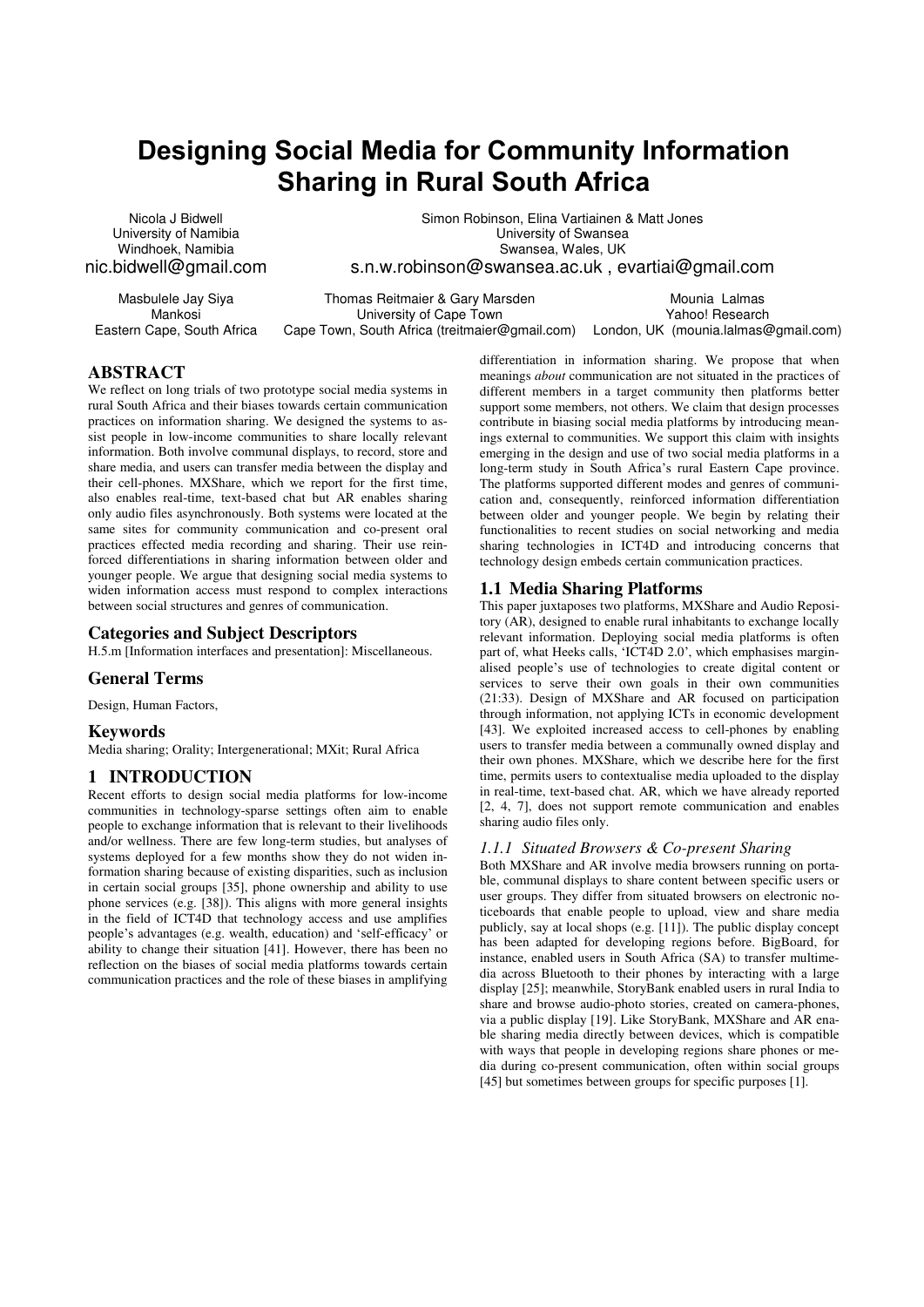#### *1.1.2 Remote Synchronous Sharing*

MXShare allows users to contextualise the media shared with others in real-time, text-based chat. We used MXit, an instant messaging and chat service created in SA in 2005 that had 18 million registered users when we developed MXShare. MXit was the primary draw to the mobile Internet for young people in lowincome areas in SA [16] and with 7.4 million monthly active users exchanging 700 million messages daily, was more popular than Facebook [22] until this year. Older people valued the economic benefit of using MXit [12] as each text message is far cheaper than an SMS because they are exchanged over low-bandwidth, cellphone connections. By offering a fast, data light service over the most basic 2G connection to a wide range of feature phones, MXit has facilitated communication for healthcare, development [12], community empowerment [32] and m-learning [17], and led to stable NGO partnerships focusing on education, empowerment and agriculture. Users can also send rich media (e.g. photos, videos, audio) in chat messages, but this is often too costly because it requires more airtime. Thus, MXShare separates low- and highcost media. Users can chat in real-time using MXit's service on their own phones, but up/download any associated media from/to their phones over Bluetooth when they visit the display.

#### *1.1.3 Remote Asynchronous Audio*

AR does not support real-time, remote communication, but focuses on interacting with audio recordings via a visual interface on a situated display. Earlier media sharing systems allow asynchronous discussion by recording [29] and accessing [23, 30, 35, 38] audio content but cannot support people who do not have access to a phone [e.g. 9] and often involve costly network connections and/or high-end phones. Some Interactive Voice Forums (IVF) use lower cost channels on cell-phone networks (e.g. [34]) but studies also show that people with little formal schooling can struggle with the style of speech required for voice input [13].

#### **1.2 Communication Practices**

Needing certain skills to use voice input illustrates how the forms of communication that technologies support arise in certain cultures of communication [17]. Information dissemination is confined when the modes and genres of communication supported by social media are incompatible with some users' literacies and practices. MXit's rise in popularity amongst teens in SA is attributed to the "private spaces" it offered them to write their way into the textual company of social groups they favoured [44]. However, young, urban MXit users also suffered "social erasure" when their slow responses impeded the flow of chat and revealed them to be awkward novices with lower status in peer hierarchies [43]. Lacking skills to use technology to express information effectively (e.g. [44, 36]) impacts people's self-efficacy, which is contrary to ICT4D 2.0's emphasis on designs that enable people to harness technology for their own goals to change their situation. Exclusionary modes and genres also undermine the mutually supportive communications and ethos of co-operation that enable people in low-income communities in Africa to survive (e.g. [45,  $31$ . In fact, parents' concerns about clandestine communications amongst MXit users [10], and the literacies associated with MXit use, contributed to demonising the platform [13]. The modes and genres of communication supported by technologies are also illsuited to certain social situations, which might mean they are incompatible with settings in which some information is frequently shared. For instance, women in rural India were not at ease with Interactive Voice Response (IVR) in some circumstances [13], and people in Botswana were uneasy using IVR to access information about HIV but not soccer updates [30].

ICT4D 2.0 learns from many failures of usinga "blueprint" approach to design and deployment (21:33). Such projects implemented inflexible, top-down plans and technologies based on designers', not users', understandings [20] about, for instance, technology needs and usefulness. Increasingly the field promotes usercentered design to optimize technologies to local practices, needs and wants (e.g. [33]). However, it can be difficult to recognise conflicts between the modes and genres that design privileges and the communication practices of target communities because we interpret meanings about communication through non-local communication practices [41]. We argue that the differential use of MXShare and AR in Mankosi illuminates some of the ways that non-local meanings about communication, embedded in design, effect local information sharing. Thus, next, we outline factors that affected information flow in Mankosi prior to our deployments, and explain differences in design approaches to MXShare and AR. Then we detail the design of MXShare and summarise AR. We explain local deployment, interactions with, and appropriation of each system in turn, emphasising how the prototypes reinforced differences in communication practices between generations. We end by discussing how use of the social media prototypes related to generational and intergenerational communication practices and the way meanings about communication were produced in design.

# **2 COMMUNICATION IN MANKOSI**

Mankosi, in Nyandeni municipality, comprises twelve villages spread over  $30 \text{km}^2$  of very hilly land and is 30km from the nearest small town. Inhabitants live in 580 households of up to six adults and eight children, consisting of clusters of thatched, mud-brick rondavels, sometimes a tin-roofed two-room dwelling, animal corrals and garden(s) for subsistence crops [8]. Most inhabitants do not have domestic electricity or water and, every day, people walk along paths to communal pasture, forest, taps and dams where they collect water, firewood and grasses, graze animals and tend plots [8]. There is only one bus a day which does not go to all villages and can take 2-hrs to travel the dirt road through Mankosi, en route to Mthatha, a small city 70km away. As men are more likely to temporarily migrate to cities and mines to work, more women live in Mankosi. Household income is about \$150 per month, mostly in payments from migrant kin and state pensions [8]. Temporary migration and deaths related to healthcare access and a 29% HIV incidence contributes to a 'skip generation' phenomenon, as clearly shown in Rey-Moreno's survey of households across Mankosi in 2012 [37]. Of 250 people aged 15 to 93 years randomly sampled, 50% were between 15 to 24 years old, but only 16% aged 25 to 34 years and 11% aged 35 to 44 years.

Research activities in Mankosi, outlined in 3.2, produced insights into communication practices and challenges. We have already reported many of these [2, 3, 4, 7, 8]. Inhabitants have a rich oral isiXhosa-speaking culture and phone use is increasingly part of this. At the end of 2010, 76% of men and 56% of women owned a phone and over 50% of owners were aged below 25 years [3]. Most phones were low-end, Java ME keypad-based models and 60% were Nokias. Only 25% were feature-phones, and just 16% of owners used the Internet on their phone. People paid on average ~\$0.72 to charge their phones at a shebeen (informal bar), spaza (small shop) or neighbour's home that had a generator or small solar system. Inhabitants favour voice calls, which they keep brief and tend to plan ahead because they spend on average only ~\$0.75 a week on airtime; undertake daily tasks in Mankosi beyond phone coverage; charge phones infrequently and conserve charge by switching them off. In late 2010, SMS comprised only 1% of older people's phone-use, and only 7% of phone-owners had used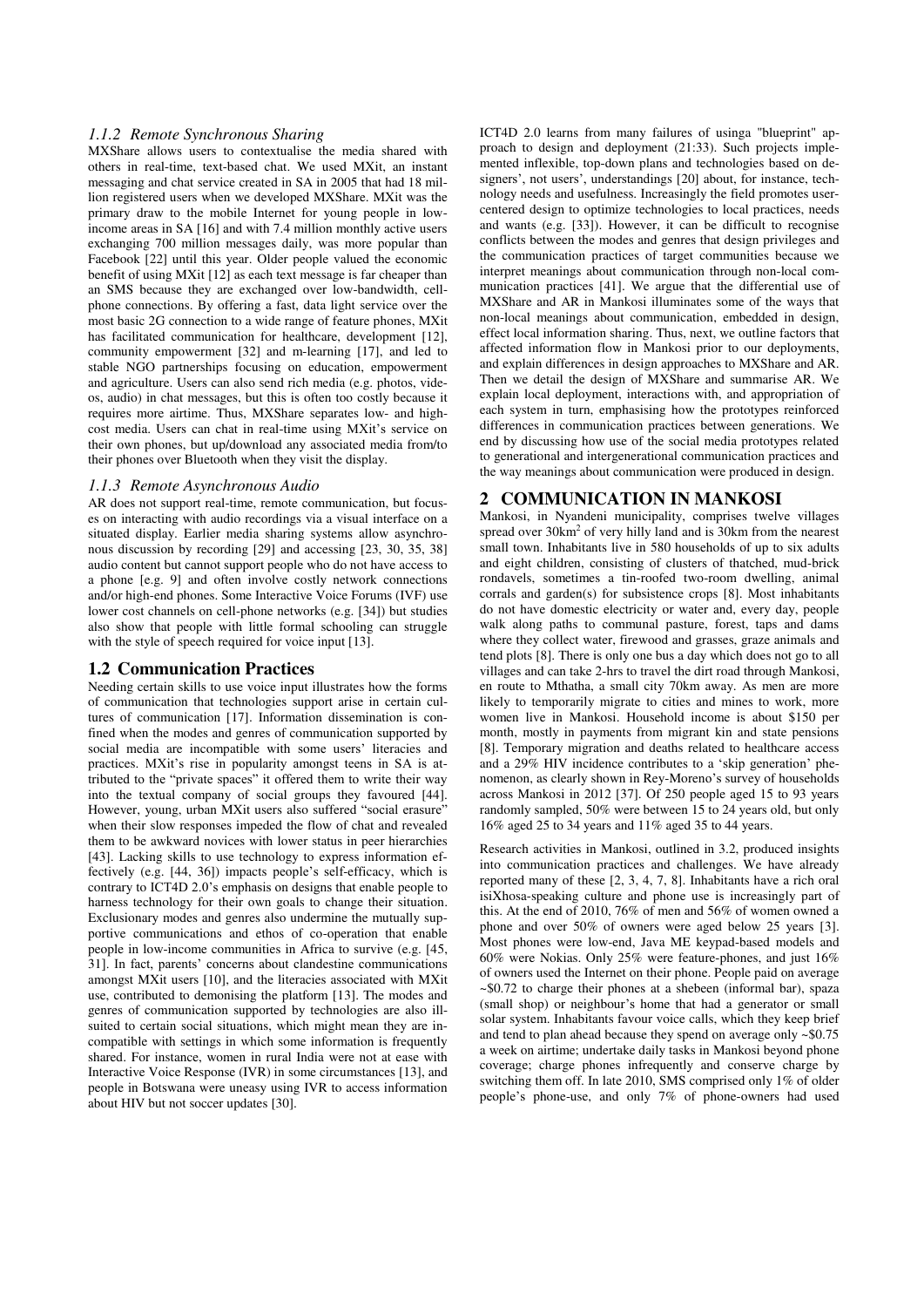MXit's text-based chat [3]. In contrast, most phone-owners used a free 'Callback' service that allows subscribers to send a message to up to five recipients per day. The service sends a text that starts with "Please call" followed by 10 characters the senders personalise and then the phone number. Callers are permitted to personalise the text once a day and inhabitants use it in various ways to express or ask for support, organise meetings and pass other information. Some, especially younger, people use a very abbreviated mix of English and isiXhosa and a few use the text in mixing communication channels, such as asking Callback recipients to log onto MXit [2].

Differences in use of phone services between generations and the 'skip generation' phenomenon affect information flows. Custom discouraged conversation between married and unmarried people, encouraged friendship only amongst similar life-stages and learning from immediate seniors in daily life and from elders in more formal mentoring at key life-stages. Some of these practices persist today, for instance initiation school and ceremonies (e.g. *Abakwetha*) are vital to manhood. Men, and some women, are initiated in late teens, often marry by their early 30s and can be financially responsible for parents and siblings before that. However, people younger than 35 years old are rarely considered sufficiently mature to represent their families, although this duty also depends on gender and birth order. Deferring to elder authority means younger people can feel uneasy teaching elders to use cheap services and often interact with phones for them. Many of the  $23\%$  of people aged 45 years and older in Rey-Moreno's household survey in Mankosi [37], would be considered elders based on their experience in family decisions and wisdom about community matters. These people are more likely to be amongst the 40% of adults in Mankosi who cannot read and write well, though such people do use PINs on their phones, recognize up to 20 contacts' names or numbers and/or record in diaries, that intermediaries assist them with. Older people find learning to use Callback hard and restrict their use to practical purposes and unambiguous texts. Thus, younger people expect older family members to be alerted by a Callback to call them, but not to read its text [3]. Older and younger people also differ in pursuing a constant remote presence in others' lives. Younger people "buzz", by making deliberate missed calls, for fun and to convey that they are thinking about the recipient; but older people, accustomed to enduring connections despite limited contact, buzz only if they have little airtime and want to talk or meet. MXit also attracts younger people because it enables cheap, frequent communication; for instance, users log on 3 or 4 times daily to leave messages or chat with family, friends or people they do not know in distant cities [3]. In contrast, older people perceive MXit as playful and potentially harmful to education.

Some 30% of phone owners use their phone to take and view photos, listen to music and record audio but lack of storage space limits recording and saving of content [20]. Around 30% of owners shared media between phones using Bluetooth but none shared over phone networks. The cost of sharing via an SMS or MMS message equals at least  $5\%$  of most local phone-owners' total weekly spending, few people used MXit to send files and local use of WhatsApp only started six months after we launched MXShare, in mid-2011, by the few people with Internet-able phones.

Most inhabitants prioritise phone use to communicate and exchange support with those they have closest bonds, either in their own villages or far away [7]. This affects information flow between villages and has consequences for governance. Like 36% of SA's population, inhabitants are governed by a Tribal Authority

(TA), which in Mankosi consists of the Headman, a Subheadman in each village, and three messengers. Headmen inherit their role patrilineally but can replace Subheadmen and permit women to assume these roles. The Headman receives a government stipend however, like almost all inhabitants, he cannot afford a car. The Headman and Subheadmen's homesteads are sites for local administration, from hosting meetings to notarizing identity papers. Up to 100 people attend the TA's weekly meeting, 60% of whom are male and 60% older than 30 years [2, 8]. Meetings often take over three hours and people sit according to gender and age, listening carefully to each speaker without interrupting. Meetings mostly address Mankosi's internal issues and attending can entail walking for over two hours, which limits turnout. The TA's voluntary secretary writes attendees' details and minutes on paper, but these do not always precisely record what was said and are not circulated. Thus, Subheadmen and Headman's messengers are key conduits for information between villages in co-present talking.

#### **3 DESIGN APPROACHES**

Our research in Mankosi was prompted by ethnography in an adjacent area that showed that local Xhosa people have difficulties in communicating between villages, which affected co-ordination [1]. This earlier research introduced A1 to a non-profit organization, Transcape, which enabled us to use their premises, at a guesthouse in south-east Mankosi, for workshops that shaped the design of a mobile digital storytelling application [5]. We linked to Transcape and researchers in the UK for an 18-month project in which we developed MXShare. We engaged with inhabitants to deploy MXShare, which yielded data that later informed AR, designed and developed AR entirely in SA. Thus, as we explain next, design approaches to MXShare and AR were very different.

## **3.1 Globalized Agenda & HAPs Approach**

MXShare involved seven academic researchers based in the UK and three in SA. We aimed to develop and evaluate a toolkit of novel hardware and software designs that could be used by rural communities globally to share digital media [15]. Thus, we sought to test prototypes 'in the wild' and gain insights into their use in Mankosi from "human access points (HAPs)", or people familiar with the locality and with ICTs [24], such as A1.

We launched the project in October 2010 with a four-day meeting in Cape Town, 1300km from Mankosi, to introduce senior project team members and partners. First, two Transcape members described local life and challenges and an SA-based researcher, who had worked on technology projects with Transcape (e.g. [39]) added insights Then UK-based researchers summarised their research, including technologies deployed and evaluated, and information sharing practices elsewhere in the global South (e.g [19]). The meeting was scheduled to UK researchers' constraints, which limited time for A1 to report ethnographic observations. Experiences in Cape Town suggested that the extensible MXit platform offered a way to address a problem, noticed by Transcape, that the recently revitalised Community Association struggled to share information between villages in Mankosi. Thus, we drafted an architecture to support low-cost sharing of digital media across villages, which integrated MXit and communal displays running media browsers. The architecture included solar-powered, cellphone Charging Stations that, we hoped, would promote use of MXShare to people visiting Stations to charge their phones.

While A2 and A3 developed MXShare in the UK, A7 constructed Charging Stations in Cape Town, and A1 began studies in Mankosi. A1 explained to inhabitants that we sought to experiment with new systems that could benefit rural communities glob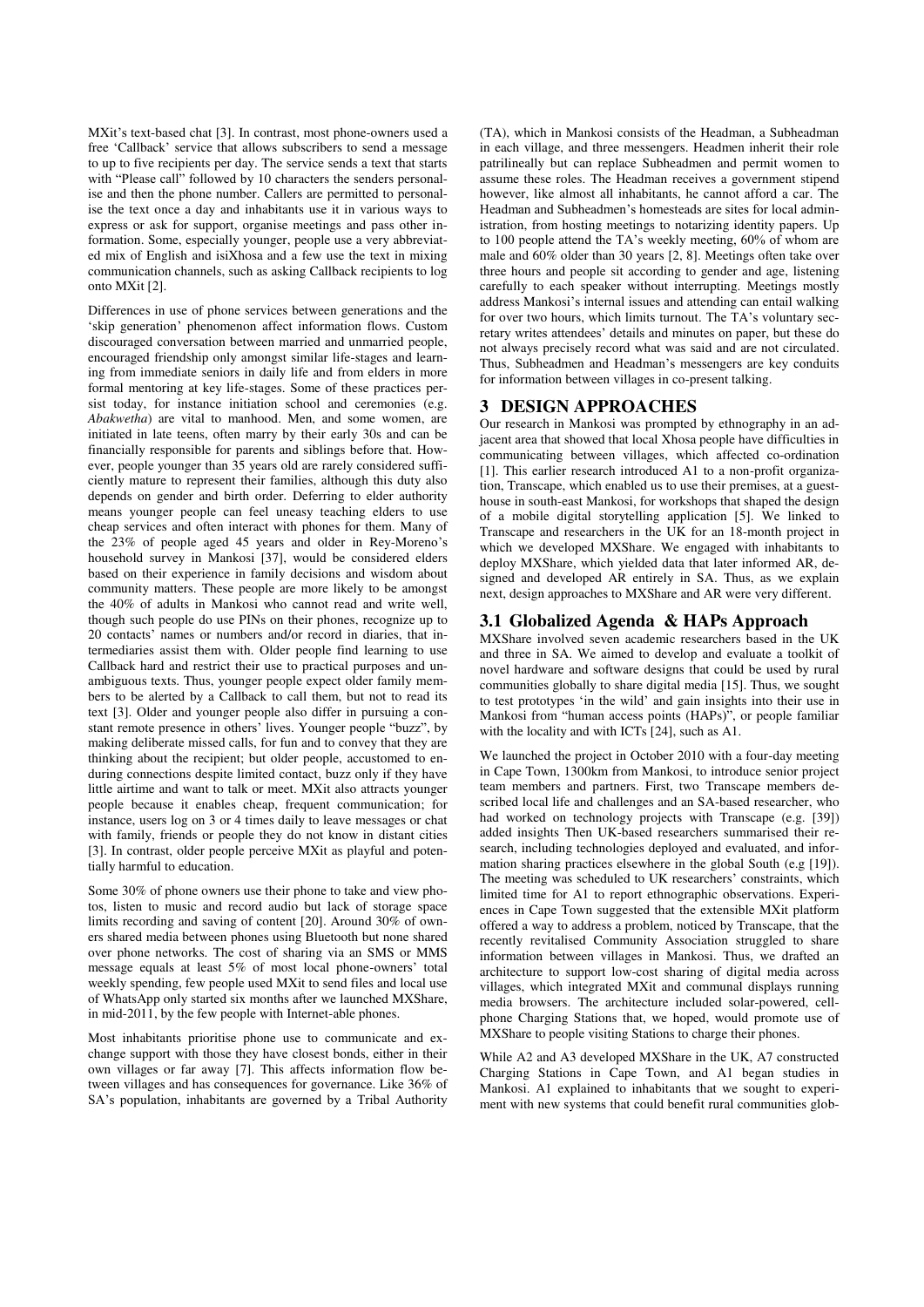ally and started to generate detailed data on local communication practices [3] that was reported to the other academic researchers when we met in the UK in December 2010. We were concerned that MXit was much less popular in Mankosi than elsewhere in SA [10] and the Callback service might offer a more locally appropriate platform, since older people used it for alerts and youngsters for free messaging [3]. However we settled on the MXit-based design as inhabitants at least used cheap texts in some way and coding for the MXit platform had already begun. MXShare enables users to send texts and metadata associated with media using MXit across mobile connections, but up/download media from/to their phones over Bluetooth to a communal situated display.

For the next three months we finished developing MXShare and the Charging Stations in the UK and Cape Town, respectively. A1 was consulted over email and Skype on some design decisions, such as the media browser and, as outlined in Section 5.1, we modified aspects of the interface based on inhabitants' initial interactions with it. However, we critiqued major conceptual and interaction design decisions for MXShare against the teams' experiences of technology endeavours in low-income areas of Cape Town and India in order to maximize the benefit of designs for low-income communities other than in Mankosi. We envisaged that MXit would be widely accessible as it offers very cheap, textbased chat to many phone models over low-bandwidth connections; has been successful in several developing countries where mobile data costs are low; and, 12% of MXit users live outside of SA [17]. Thus, cross-national experience and interests oriented key decisions for MXShare in a globalising agenda.

# **3.2 Localised Agenda & EAR**

Deployments unfolded in a more localised context for academic researcher A1, who lived in Mankosi for over two years in total from 2010. This inclined her to use Ethnographic Action Research  $(EAR) [40] - an approach that aims to detect, articulate and solve$ communication problems in the community affected and emphasizes the role of inhabitants as fellow researchers. So, shortly after the Cape Town meeting, A1 recruited a team of Local Researchers (LRs) in Mankosi, aged 17 to 27 years at the time, to deploy prototypes and mediate insights into local practices and issues.

We asked LRs and Community Association members to suggest sites for prototype systems but all insisted we consult the Tribal Authority (TA). Thus, we sought approval from the TA to experiment with platforms that might assist communicating between villages, and subsequently met the TA over 20 times, often as part of community meetings, to discuss ideas, plans and problems in designing, trialling and maintaining systems. We verbally explained MXShare as best as we could, given it was being developed in the UK, and that we had budget for LRs to operate it for a year. We asked inhabitants to account for accessibility and sustainability, without further monetary support, in deciding on deployment sites and operation. They were most concerned about the equipment's security and access for community-oriented communication. Six weeks prior to deploying MXShare, the TA confirmed two sites for the Stations that were 2.5km apart or 25-mins

walk: in the Headman's homestead in Ridge, and the homestead of a Subheadmen in Mankosi's poorest area, Ncgobo [2, 8].

After A1's first meeting with the TA we began to generate data on communication practices. We used mixed methods including observations; contextual inquiry; interviews; diary studies; and, autoethnography. Few local people speak English, and in most activities A1 spoke in English, others spoke in isiXhosa and LRs translated. We recorded these activities in handwritten notes and, sometimes, photos and video. LRs and other people began by videorecording their own interviews, conversations, storytelling and presentations, which included 20 items featuring some 40 people, aged 14 to 80 years. After recording these items each LR video recorded themselves watching, listening to an item and pausing the item every few minutes, to translate its contents aloud. We gave all the original items and the translating videos to UK researchers, who transcribed words spoken into English text. Before A1 met other academics in the UK we interviewed 141 people about phone ownership and use [3]. Three months before UK researchers visited Mankosi, we interviewed another 16 people about their use of Callback [3] and conducted diary studies with a further 22 people to gain insight into the ways they manage communication in their daily routines. Diary studies involved individual or group interviews at the start and end of periods of 4 to 10 days and 72 short individual interviews in between. We interviewed twelve older low-end phone owners, half of whom are illiterate, and ten younger, literate owners. We interviewed some younger people over MXit, which enabled LRs to practice their newly acquired skills in using MXit. UK-researchers also interviewed 23 people about use of feature phones when they visited [20]. During data generation, A1 used descriptive statistics to analyse responses to questions in interviews and thematically coded data after activities, cross-linked themes between activities and revised themes hermeneutically as new insights emerged.

Insights and experiences in studies before and during the trial of MXShare informed designing AR to run on the tablets already deployed. Design decisions included focusing on audio to respond to local preferences for voice and constraints on owning and using phones [2, 4, 7]. AR enables users to record, share and listen to voice files, directly on the shared tablet or via their own low-end Bluetooth enabled phones. UK-researchers were not involved in AR, rather A1 sent a technical specification to A6 in Cape Town. We discussed this over the phone and an LR (A4) visited A6 to talk about experiences in designing and evaluating our original digital storytelling prototype [5] and trialling MXShare, interact with provisional UIs and explore design opportunities [7]. Thus, local experience and interests oriented design decisions for AR.

#### **4 PROTOTYPES**

Both MXShare and AR aimed to enable users to share and archive media without substantial funds for phone services, technological literacy or domestic electricity. As inhabitants share many resources, we situated an asynchronous social network and display together with a community-managed phone Charging Station [8].



**Figure 1. Timeline of co-present design and deployment activities for MXShare and AR**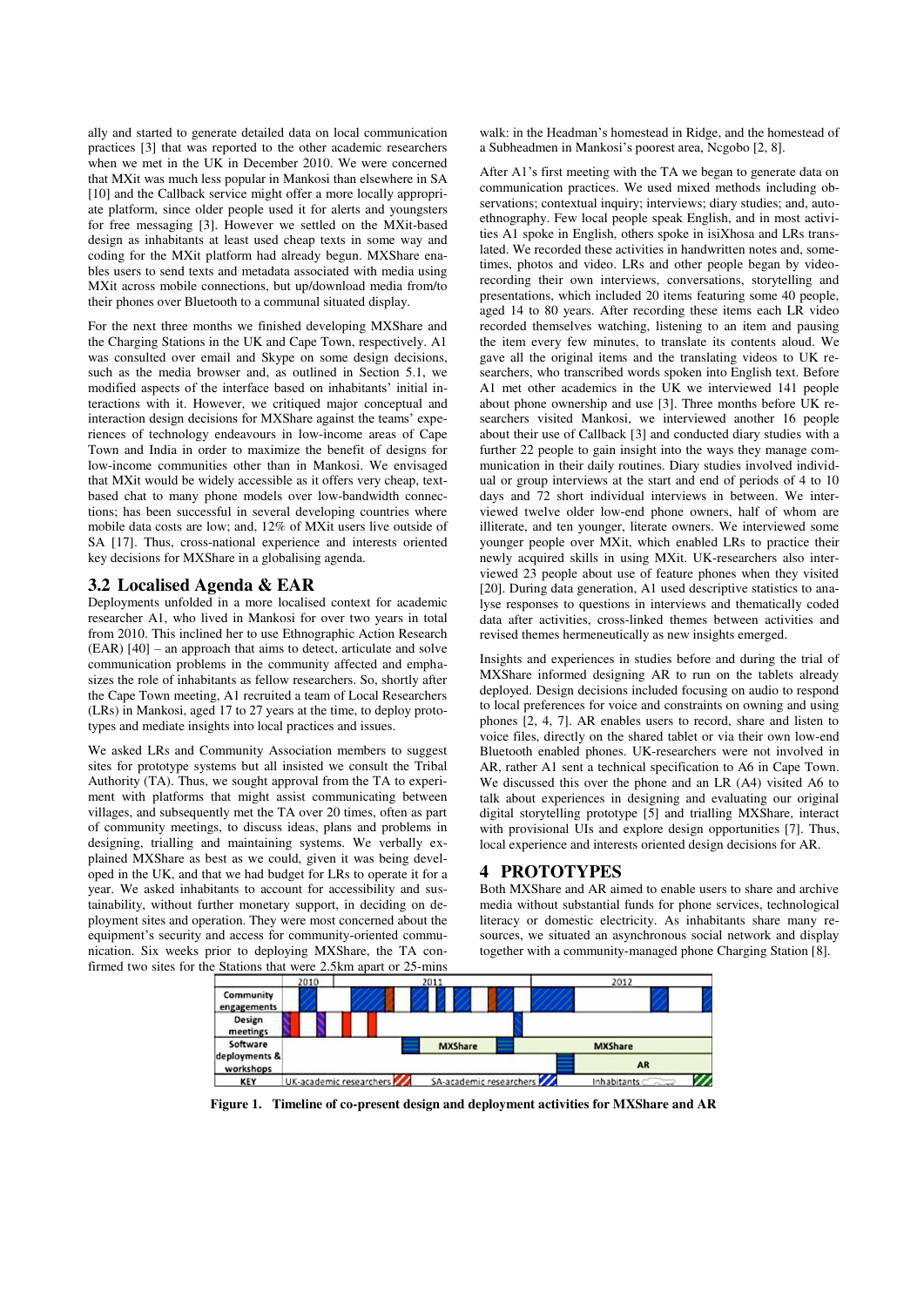

Figure 2. MXShare's client enables real-time chat (b) and synchronises media between users' phones and the browser (a). MX-Share's browser to find users' accounts (c) and media (d). AR's interfaces to find users' accounts (e) and, record (f) and share **voice-files (g) [2]** 

# **4.1 MXShare**

MXShare comprises a MXit client and tablet-based media browser. The client is an asynchronous social network application for users' own low-end, Java-capable phones to send and receive text (Fig. 2a, b). The browser displays media archived and/or shared using the client (Fig. 2c, d). Initially we aimed to use WiFi to synchronise media across the sites, automatically, but the potato mesh infrastructure to support this was completed only recently [37].

#### *4.1.1 MXit client: an asynchronous social network*

At less than R0.001 per kB, the MXit service is economically viable for Mankosi's inhabitants for text messaging over cellphone networks, but prohibitive for sending photos, videos or audio. Thus we repurposed the MXit client for real-time chat and low-bandwidth textual meta-data. When we developed MXShare the MXit platform supported 3000 mobile handset models, but we concentrated on low-end, Java-capable devices in order to enable wider access than would be possible by dispensing smart devices, which also have less predictable features and capabilities. We developed the client as a Java ME application using MXit's public API. It uses the phone's data connection to send and receive text messages and has a similar interface as the standard MXit client

(Fig. 2a). The client does not, however, send media across the data connection but, instead, notifies recipients that the media will be available on the display. The client synchronises content between a recipient's phone and the media browser, via Bluetooth, on a user's next visit to the Charging Station, which includes media files in the chat session if the sender has already visited. That is, the client uploads media from the sender's phone and downloads media the browser has received from other chat participants.

Limited storage space on low-end phones restricts generating local content and inhabitants often delete media they value [19]. Thus, the client backs-up all media on users' phones to the browser when synchronizing. Users can delete archived content from their phone to free space and view or replay it on the browser or send it back to their phone later.

#### *4.1.2 Browser: multimedia archiving & sharing*

The media browser runs on touchscreen Android tablets and manages all content synchronised using the MXit client. The browser's interface accounts for mixed textual literacy and avoids unfamiliar representations (e.g. maps). A user identifies his/her account according to a homestead, located in relation to an egocentric view from the site where the tablet is stored (Fig. 2c). Thus, the main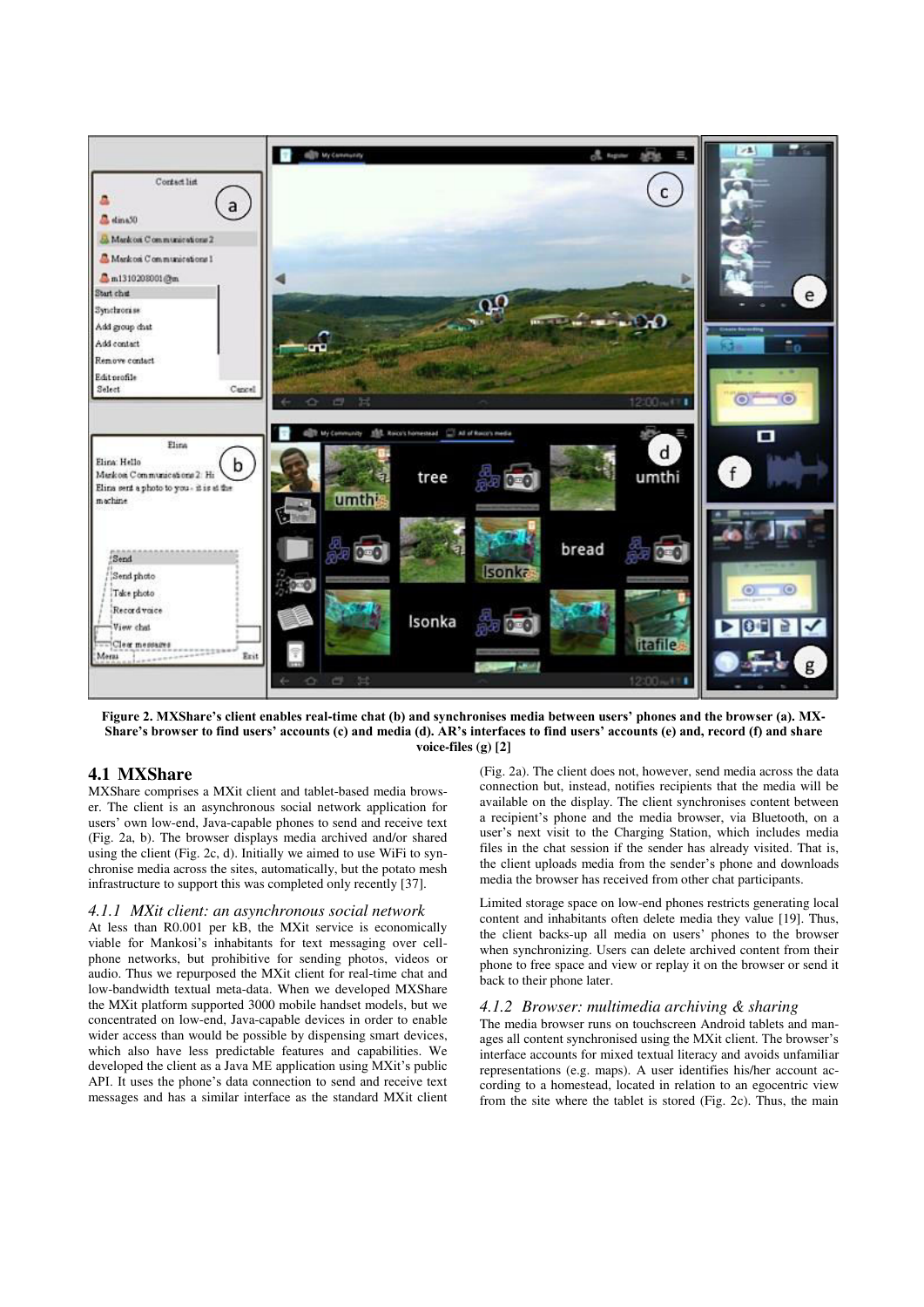screen is a panorama that users drag to view a full circle of their surroundings, attached to which are small rondavel icons that move with the panorama. This suits the sites chosen for the Stations as the Headman's and Subheadman's homesteads are on the highest hills in their respective villages. When users select a rondavel icon the display changes to a grid of photos of occupants registered with the system. When a user selects an occupant's photo the browser displays a grid with the account owner's photo and a small "lock" icon. The presence of the phone linked to the account is the key and the grid displays uploaded media if that phone has been synchronised with the browser in the past 10-mins (Fig. 2d). This limits browsing private content without requiring passwords or other login tokens.

When users select an item the browser presents or plays their photo, video or audio in full-screen. The browser shows most recent media first in a column, enables users to filter by media type and highlights items that a user has shared publicly in their media grid (Fig. 2d). All users who select an icon in the top right of each screen can access public media. The browser displays media that is shared from the MXit client as selectable thumbnails in a chatlike view to users who uploaded or received it via the client.

Users of the media browser can choose to register with the system and download the MXit client or synchronise and upload media from any Bluetooth phone without registering for MXit or using the client application. Both options require pairing the user's phone with the system but to limit exposing users to extra complexity, due to Bluetooth's idiosyncrasies for different devices, we designed one initial process to register and pair phones.

### **4.2 Audio Repository (AR)**

We did not extend MXShare's functionality for AR due to funding constraints instead, as already reported [2, 4, 7], we designed a very simple system to enable inhabitants to record and listen to voice files, even if they do not own a phone. All users can create and listen to public recordings. Registered users can also store audio files; send/receive files to/from other registered users, and/or their own phones; and, create and enable access to 'groups' of registered users. Users register with their name, a photo taken using the tablet, and a password. They scroll vertically through profile photos to find their account (Fig.2e) and horizontally through profile photos to find other users' accounts to share voicefiles (Fig.2g). We designed slow touch gestures to share files, rather than aiming for fast interactions, so a user 'long-presses' on a tape icon and drags a small copy of the tape over a target user's photo, a collage of group members' photos, or the public icon (Fig. 2g). The tape drops onto the corner of the photo when the user lifts his/her finger, where it stays to show that file is shared. To assist identifying files we used a basic folksonomic strategy by displaying users with whom a file is shared [7].

# **5 DEPLOYMENT, INTERACTIONS & USE**

Three UK-based researchers (including A2, A3) visited Mankosi for two weeks in April 2011 to set up two Charging Stations and tablets at inhabitants' chosen sites and install MXShare, which has stayed on the tablets ever since. In February 2012, A1 installed AR, developed by A6, on the tablets, and this remained until January 2013 when we replaced it with another iteration (see: [4].

## **5.1 MXShare**

When the UK-based researchers visited, we met the Headman to clarify potential issues, reinforce that the community controlled use and review plans to deploy the Charging Stations. Then we set

up the Stations and MXShare. The Headman had assigned Station operation in Ncgobo to his voluntary secretary, G, who speaks English; and, in Ridge, to a Subheadman who cannot speak English or write. LRs suggested recruiting a 24-year old woman in Ridge, who owned a cameraphone and used Bluetooth to share multimedia. G was eager to manage the system effectively, but was unfamiliar with cameraphones, touch-screens or MXit. Thus, we taught two male LRs in Ncgobo and the female LR in Ridge, as well as G, to use and maintain the Stations  $[8]$ . The LRs' first interaction with the system provided valuable feedback and suggestions for the media browser to be more familiar and intuitive to inhabitants. For instance, initially users needed to browse their media within 5-mins of synchronizing but as LRs interactions revealed that this was not long enough, we increased it to 10-mins. We also revised registration to enable users to browse and synchronize media without requiring the MXit aspect.

We launched the system at events in each village, which included speeches by the TA and A1, and introductions to UK-researchers, followed by lunch. Around 40 people attended each event, most of whom were older people from nearby villages. In Ncgobo, a DJ used Transcape's sound system to play music and in Ridge we responded to discussion about inhabitants' concerns about the system. LRs invited people to see the Stations, explained how the system works and recorded short interviews about perceptions.

After the UK researchers left, A1 and LRs ran seven workshops lasting 2-hrs to 4-hrs, to introduce MXShare to 24 TA and Community Association members (22 men, two women; aged 35 to 65 years). As many phones locally were incompatible with MXShare, we gave each workshop attendee one of the cheapest internet-able phones, Nokia 2330. LRs taught TA members who had low textliteracy to use MXit as an alert since the name of a contact changes colour when they send text. We also explored with soccer players how tablets might support the popular local league and encouraged use of tablets by uploading locally created videos, photos and voice commentaries of soccer games. We logged use of MXShare automatically and LRs recorded who charged phones each day in notebooks. We observed each site for over 80 hours on different days of the week, at different times of day and times in the year, and interviewed 40 people who left or collected phones [8].

#### *5.1.1 Interactions & Use*

The LRs, already familiar with MXit, seemed to understand the entire system quickly but other inhabitants' reactions were mixed. Attendees at the launch in Ncgobo were keen to charge their phones at the Station, but seemed uninterested in using the browser and archiving or sharing media. Several attendees at the launch in Ridge registered with the system and their reactions suggested that they understood the browser's graphical interface, even though it was unlike anything they had seen before. Elders said they could use the platform to store photos of deceased people so that orphaned children could know their ancestors and that their grandchildren could facilitate their use of the browser by taking and uploading photos for them. Workshop participants said that leaving messages on MXit might evade the frequent problem that a contact's phone is switched off or out of range and that uploading audio and video to the browser might enable people with low literacy to exchange information. However, most registrations with the media browser occurred during launch events or workshops. In six months only 33 people registered in Ncgobo and two in Ridge and no-one registered after October 2011.

Totals of 1183 and 139 media items were archived in Ncgobo and Ridge, respectively (Table 1) and only 13% were MXit conversa-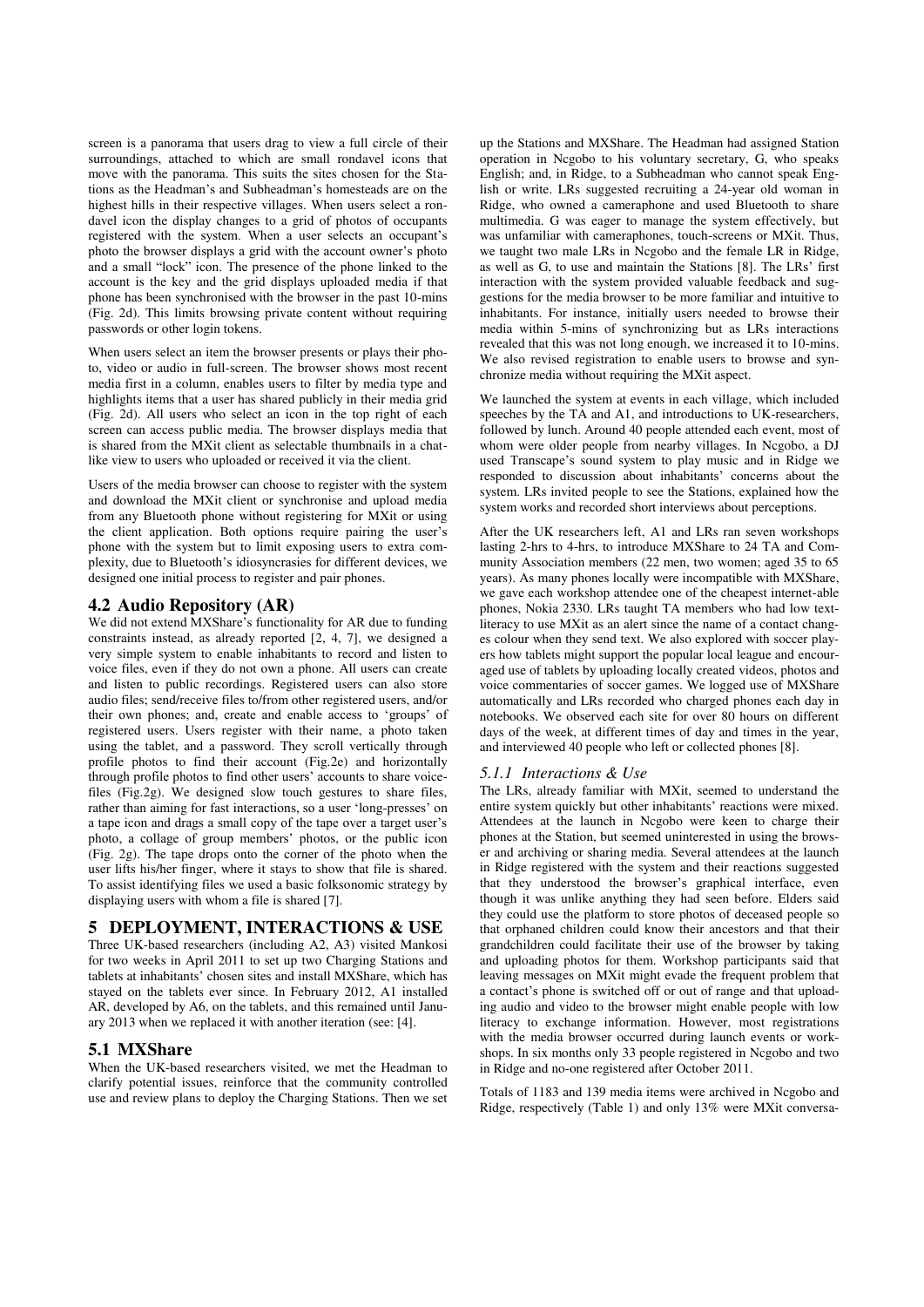tions. Very few items were shared and most were private in Ncgobo or uploaded by unregistered users in Ridge. Media comprised of 40% images, 18% video, and 42% audio. Images and video tended to have been recorded locally, however non-locally captured items included "adult content" uploaded anonymously to the public mode, which worried LRs. Usage of MXShare contrasted with the Stations that, together, charged 700 people's phones, many regularly [7]. Charging phones was prioritized over tablets, which require more power and were sometimes not charged. Further, despite minimising operations the initial registration process for the client was still too complex and beset with problems for people with no technological experience and low text literacy. We experienced technical problems in Bluetooth pairing, time-outs due to intermittent network connectivity, which required repeating the login process, and erratic changes in the contact information MXit provided. Further, 15% of workshop participants' SIM cards would not allow MXit data access.

| Media   | <b>Ncgobo</b> | Ridge        |
|---------|---------------|--------------|
| Text    | 15            | 11           |
| Images  | 63 $(L: 13)$  | 18 (L: 13)   |
| Video   | 14 $(L: 10)$  | 22 (L: 10)   |
| Audio   | 23(L: 6)      | 60 $(L: 15)$ |
| Public  | 24            | 70           |
| Private | 74            | 29           |
| Shared  |               |              |

#### **Table 1. Percentage of items uploaded to MXShare that were texts (MXit conversations), images, video or audio of which** *L* **were locally recorded. Percentage of items uploaded by unregistered users (public), shared with other users or kept private**  in the user's account

Adoption of MXShare was also affected by the stations' locations and older people's literacies. During deployment most MXit conversations were between two young male LRs who alternated Station operation at Ncgobo. Text-based elements of MXShare suited younger people's literacies and phones better but they do not feel at ease at the Headman's homestead. In contrast, men over 45 years are more at ease at the Headman's homestead, but are less likely to own a Bluetooth-enabled phone or to read and write. The MXit client permits sending media without using text, but this feature was seldom used. Elders' perceptions that MXit use is playful and irrelevant to local co-ordination may have been amplified because Java ME's non-editable default installs applications in "Games." Further, the female LR in Ridge did not leave the tablet at the Station when she went home each day due to safety concerns [8]. Further, low-end phones did not support key features of the multi-platform MXit client. Most of the approximately 20% of phones in Mankosi that were Internet-able could use text elements of the MXit client but the features for recording audio in the application itself were not always available due to Java ME incompatibilities and fragmentation. Thus, unlike images and video, only 25% of audio content was recorded locally. This was unfortunate as elders showed preferences for recording speaking and singing, in workshops on MXShare, and younger people enjoyed listening to commentaries of soccer matches that we uploaded to the tablets.

#### **5.2 Audio Repository**

Older people said that audio recordings of meetings could inform those unable to attend and assist accountability by deterring people

from "lying". Meanwhile, some younger people noted the importance of orature to Xhosa identity [2, 7]. We thought AR might support elders' oral practices and act as bridge to youth who own more Bluetooth phones but are not at ease in the same places. Elders are less likely to own phones but, if they own a phone, make more calls than youth. Thus, we hoped elders would record speech on the tablet or their phones, which youth could download from AR onto their own phones to listen to elsewhere.

We introduced AR in 7 workshops, lasting 2-hrs to 4-hrs. We taught 14 men, aged 35 to 65 years, most of whom were TA or Community Association members; and, 36 women, aged 18 to 65 years, only two of whom were TA or Community Association members. LRs taught in groups of 2 to 8 people and suggested participants use Callback to alert others that they had shared a recording [2, 7]. Then we interviewed 23 people, in three groups, about their opinions on AR and sharing media. We observed usage after deployment and analysed recordings and interviewed inhabitants about AR after 9 months.

#### *5.2.1 Interactions & Use*

Illiterate and literate, older and younger, women and men readily learnt and taught each other to use AR, including the Headman who had refused to try MXShare [2, 7]. Inhabitants were enthusiastic and twice 30 women arrived for workshops in Ridge when we expected six [2, 7]. They said they would use AR to post messages for family members and updates about events (e.g. funerals, church). Yet, despite wide interest, access to AR was restricted over the next 10 months. Inhabitants had taken responsibility for the Charging Stations after the first year's trial, so LRs no longer operated them [8]. Thus, the Headman began charging the tablet with another system and people who came to charge phones at Ncgobo did not easily access AR. Meanwhile the Station in Ridge was damaged and was not re-deployed until after trialling AR.

AR was used to record and store files in the Headman's account, which included 35 of meetings, 12 of background chatter or no audible sound, a chat about the tablet and a song on the radio. Recordings of meetings included 22% that were shorter than 10 mins: 70% of 10 to 60-mins; and, 7% exceeding 1-hr. People found a part of a recording easily using the time bar that displays when the audio plays. Finding a specific file was harder, even with few to search. There were usually less than 5 recordings a month, but in one month there were 17. Users could not identify a file based on whom it was shared because they did not use AR's sharing feature. Instead, the Headman looked at the date of a recording, but this was incorrect for 50% of files because the clock automatically reset when the battery drained [7].

Only two files recorded a whole meeting and most files recorded only one main topic. The Headman decided an issue warranted recording based on who spoke and "what they start to say". Files from meetings included 24% recording debates about communal resources and their management; 28% recorded Tribal law cases; 31% recorded notices and problem-solving, ranging from health issues to wage delays to ancestors; and, 17% recorded speakers at events in Mankosi or elsewhere hosted by the Chief or municipality [2, 5, 7]. Speakers used different oral styles for testimony, and apologies in cases, accounts of customs and experiences and, notices and debate. Some 88% of voices were male in files recording meetings. Most files contained only male voices, only two had only female voices, and older men spoke most. Over half of files were recorded outdoors, where many meetings occur and 14% of files contained long pauses without speech, because a young man carried the tablet between each person as s/he stood to speak. The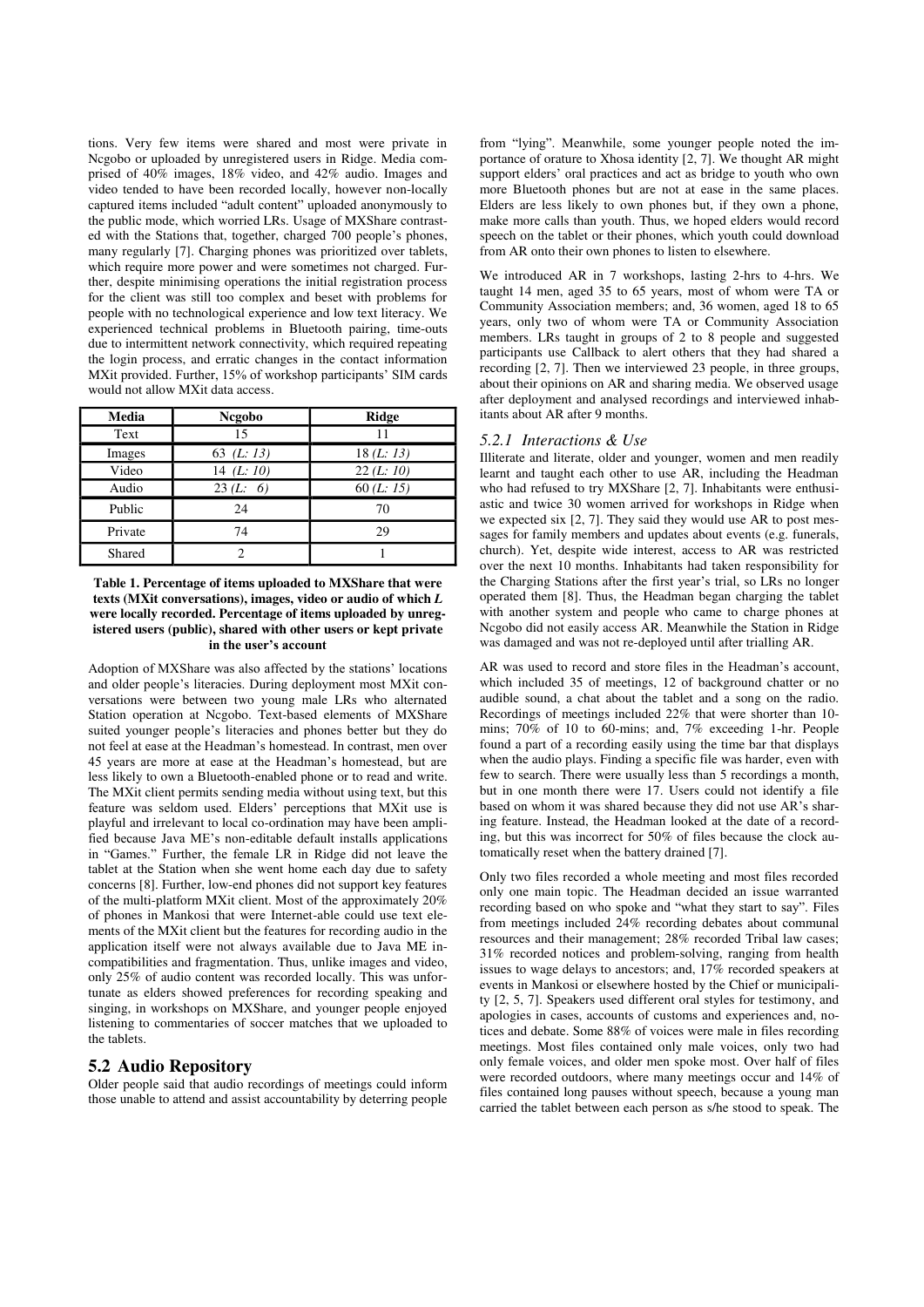movement of the man carrying the tablet and the tablet's size afforded visibility and twice in meetings people resisted recording, as their permission had not been sought. The vertical display of alphabetically-ordered, profile photos affected meanings inhabitants made that related to communication protocol; for instance, the Headman said the photo directly above his own, of a young man using a rap-style gesture "over" his head, connoted disrespect [7].

The Headman said the tablet was his "witness", that he had not deleted any files and used AR to remind himself of topics after a meeting and "to deliver information" to the TA. He listened along with others, rather than sharing to their accounts or via Groups created on the AR, and logged-in to his account on AR so his secretary could listen alone to enhance his minutes of meetings.

## **6 DISCUSSION**

Deploying social media platforms over years illuminates factors affecting information sharing that are not revealed in shorter trials of comparable systems (e.g. [35, 38]). Sharing media asynchronously, using either MXShare or AR, was much less useful in Mankosi than charging phones [8]. Thus, we now consider how use of the social media prototypes related to generational and intergenerational communication practices and how this was affected by meanings about communication produced in design. This leads us to propose that processes in designing platforms for information sharing should include reflecting on the ways meanings, about target users' communication skills and needs, are produced.

#### **6.1 Generational Differences**

The ways the tablet was situated worked together with MXShare's complexity and AR's simplicity to bias use to younger and older people, respectively. Both prototypes were situated in sites and decision-making that emphasised community communication and cohesion, but they did not similarly support communications that inhabitants envisaged. During MXShare's trial we funded LRs to operate the Stations so they could assist people to use MXShare. However, older people rarely used MXShare, though they often came to charge phones [8], and younger people did not feel at ease at the Headman's homestead. Initially, older people had said they would use MXShare to store media to share with children, such as photos of deceased ancestors. Yet, MXShare was not used to store content that clearly related to either inter-generational communication or community decision-making, and content associated with younger people's practices, such as sharing music files. On the other hand, elders used AR in community decision-making and governance and asked youths to carry the tablet during meetings, but the Headman's ease of using AR meant recording was selective and sharing restricted to the TA. Thus, both prototypes reinforced differentiations in communication practices related to social hierarchies, generations and genders [see: 4].

Unlike the bias of MXShare towards use by younger people, which as we discuss in  $6.3$  resulted from design processes,  $AR's$ usage bias was due to restricted access to the tablet. Inhabitants did not, however, overtly object to the TA's use of the tablet, provided permission to record them had been sought. Indeed, younger and older people, such as LRs and Community Association members, insisted we work with the TA, and discussions at community meetings openly expressed that older people's communications were most vital to local co-ordination. Inhabitants widely consider that tribal governance is integral to community interests, identity and stability, despite frustrations with information sharing. Meanwhile, co-present communication practices, differentiated by social roles and relations, contribute to sense of self. In one video

LRs recorded an older woman explained oral customs related to age; in daily life we observed that youth avert their eyes and are humble in co-present speaking to elders; and, in meetings, young people speak more discretely than older men who orate boldly and gesture broadly to engage listeners and animate words [2, 4].

Generational differences in using social media are as common in South Africa as elsewhere [18], yet the interaction of these differences with the skip generation phenomenon may profoundly impact community cohesion, stability and the co-operation that Mankosi's inhabitants say enables them to survive. To accommodate use by different social groups, we designed AR to enable recording and listening to audio via phones or the tablet, but we did not account for differential access to the tablet according to community hierarchies. Rey-Moreno's random sample of 250 people in 2012 [37] shows that phone ownership has increased in Mankosi by at least 15%, and some 80% of older people now own phones. This suggests we need platforms that are accessible to all but with features that can be customised to the specific communication practices of different generations and social roles. Consider the use of the Callback service in Mankosi. Older people use Callback for alerts and younger people for free texts that they do not expect older family members, or their intermediaries, to read. Oduor *et al* [30] suggest tailoring phone functionality to different responsibilities in Kenyan families based on insights from culturally-sensitive interviews that showed that eldest children and the siblings of widows are socially obliged to stay aware of family members' activities and coordinate information exchange [31]. In Mankosi roles related to gender, age and birth-order also include representing families in community decision-making.

#### **6.2 Nuances of Oral Practices**

The bias of MXShare's use by younger people resulted from design decisions that focused on text and visual media and remote synchronous communication. In designing AR we sought to better match media to local communication practices by focusing on the need for audio recording that inhabitants expressed. However, inhabitants' use of AR in co-present interactions shows that we had insufficiently accounted for the implications of oral practices for situated displays. Essentially, inhabitants used AR as a publicly visible voice recorder that shows visually which person was responsible for recording by virtue of the account that stored the file. The TA shared media on the tablets in co-present interactions, not digitally, using AR and did not send media to/from their own phones and the display, even though this was far more simple and accessible with AR than with MXShare.

Inhabitants' communication needs and co-present use of AR demonstrates interactions with a communal display that we did not prioritise in either AR or MXShare [see: 4]. People often emphaise "friendships made by talking" in rural African communities [1] and acquire information mainly by "*word of mouth*" in many low-income settings [e.g. 25]. Yet design efforts tend to focus on distributing and accessing information remotely, and not on the bodies that speak and hear words [2, 4]. Interviews and observations in Mankosi described local expectations of co-operation, mutual support and younger people's duty to elders  $[2, 8]$ . They also revealed different ways that trusted intermediaries assist those who do not own a phone or have low technological or written literacy. However, beyond workshops older people seldom asked younger people, such as LRs, to help them to use MXShare. In contrast, elders instructed youth to hold and carry the tablet in recording meetings using AR. This suggests that in designing features that can be customised by different social groups we must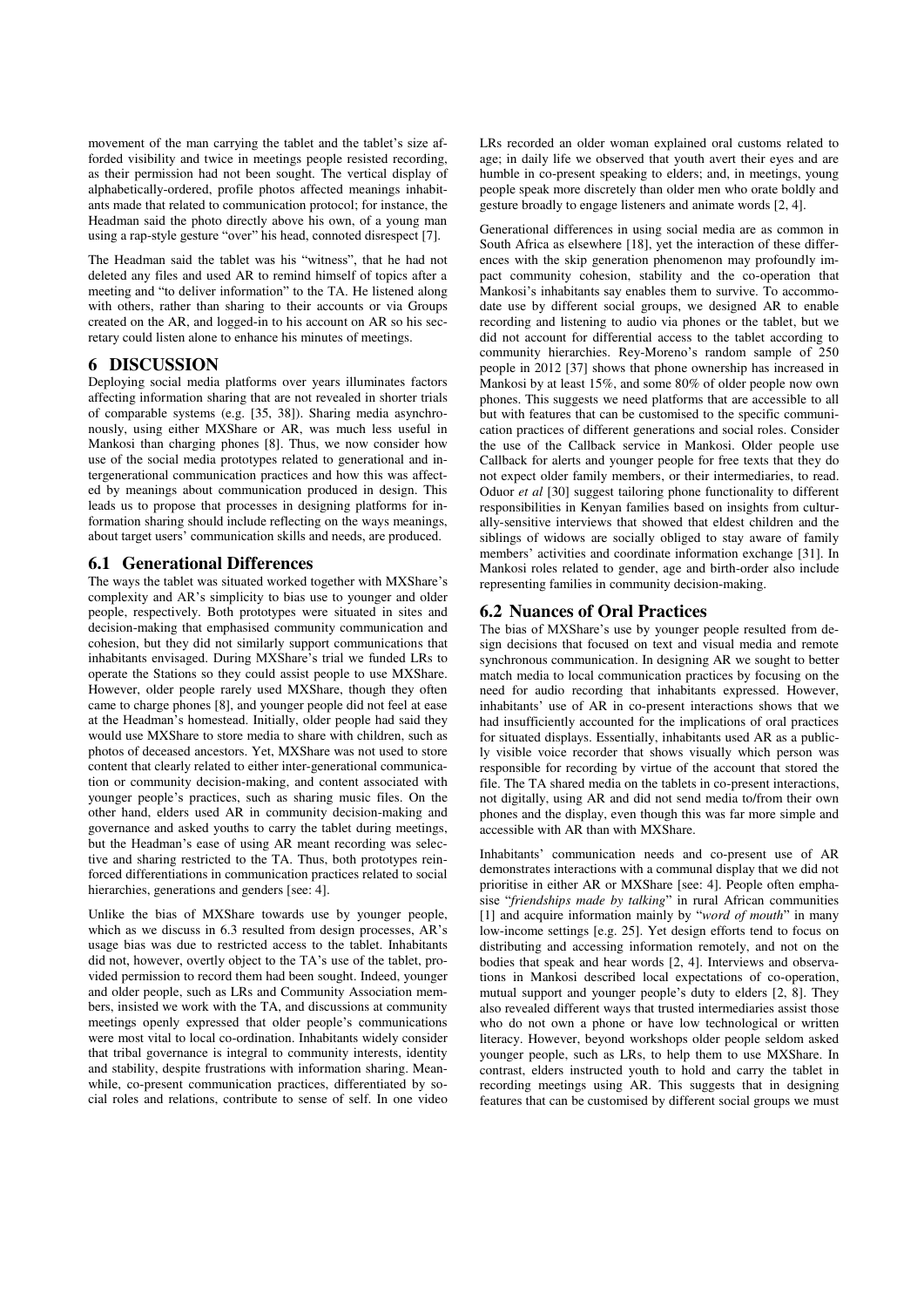respond to the nuances of generational and intergenerational copresent information sharing and the complex interactions between social structures and genres of communication.

#### **6.3 Implications for Design Processes**

MXit recently expanded into India and released MXit 7, which enables users to add audio clips to group chat, and switch easily between multiple profiles. Meantime Facebook acquired Whats-App. These ventures are likely to inspire more light-weight J2ME solutions to assist information sharing amongst people in lowincome communities. Our insights from MXShare and AR suggest success in meeting users' needs lies in intended and emergent design processes and the meanings about communication these processes produce. Heeks [21] promotes focusing on processes that ensure ICT4D efforts enable people to harness technology for their own goals in their own communities. We argue that such focus must include reflecting on the ways meanings about users' communication practices, literacies and needs, are produced.

Engaging with LRs and participating in meetings and daily life in Mankosi sensitized A1 to qualities and roles of orality and the value of voice recording. These factors were difficult to reconcile with the agenda and communication practices and literacies that oriented MXShare. The agenda orienting MXShare assumed that one toolkit of designs and practices would be useful to rural communities globally. This justified monetary investment in designing and developing MXShare - some 50 times the cost of AR. We opted for a tight development schedule so we could test MXShare for as long as possible. Yet, this meant UK-researchers did not have enough time to engage with A1's lengthy descriptions of practices in Mankosi. Devoting time is integral to local orality in Mankosi [5], so MXShare manifested UK-researchers' existing understandings about communication based on their familiarity with the visual cultures and media sharing practices in UK, North America and India. For instance, they focused analysis of the range of video, that inhabitants recorded, on the content of what local people said, not the spoken genres used; and tended to interpret local use of Callback as implying wider text literacy and greater remote communication. Thus, inadvertent elements of a 'blueprint' approach [21] constrained both flexibly developing MXShare to suit preferred communication modes and genres in Mankosi and engaging with local meanings about differentiation.

The aim to design a platform for use in many regions led to a curious situation for researchers living locally. Inhabitants assumed that experimenting with systems for the benefit of other communities like theirs implied responding to their own needs and constraints. We explained the difficulty of developing applications that are compatible with diversely-capable phones but it was hard to justify the emphasis of MXShare on images and text, not audio, as people knew that A1 and LRs were familiar with local practices. On the other hand, MXShare manifested the UK-researchers' understandings about communication and inhabitants' experiences with it enabled them to further confirm needs, which informed the design of AR. AR was also advantaged because design directly involved an LR along with a developer who had designed and evaluated in Africa, a mobile digital storytelling application [5]. Thus, our unfolding research illustrates that integrating local capacities can respond to practices [21, 40], provided we appreciate that it is a process of *mutual* learning.

Designing platforms to support information sharing usually draws on analysis of barriers to accessing technology. Such analyses identify assets that social groups lack, such as skills gained at school, egalitarian social orders, money etc. (e.g. [9, 14, 23]). Yet

focusing design on perceived lacks can distract from noticing a community's assets, such as rich co-present oral practices. Compensating for perceived lacks to improve access to media, thus, devalues and decentralises the skills of target groups and their own ways of communicating. This is unlikely to help people's sense of 'self-efficacy' [43]. For instance, as elsewhere in Africa [27], there are more phones in Mankosi than adults who can read and write but elders often said they were not educated to use phones properly [3]. Just as importantly, design usually applies meanings that are generated in the communication practices of design teams, not target users [40]. Tensions between meanings about communication embedded in technology and communities' own communication practices can have long-term negative impacts [28] and cultural and social expectations differentiate information in complex ways [31]. Thus, more effort is needed to reflect on the ways that design processes impose meanings, such about "lack", "inequality", or "information poverty" and to locate understandings of social relations in target communities (see: [2]). In other words, we need to adopt more reflexive, as well as participative, approaches in designing technologies.

#### **7 CONCLUSION**

We have reported MXShare for the first time and juxtaposed its design and use with AR in studies that were far longer than trials of other social media systems designed to assist information sharing in low-income, rural communities. Interactions with MXShare and AR showed that co-present, oral practices effect media recording and sharing, and that the modes and genres of communication supported by platforms reinforce information differentiation. Local appropriation of prototypes was also affected by interactions between the sites for information exchange and protocols that differentiate information flow. The way that MXShare reinforced differences in communication practices between generations, at the expense of wide dissemination, did not result from consciously focusing on youth. Instead it resulted from gulfs between the communication practices and literacies of the design team and elders in Mankosi. Our brave, frank reflection reiterates the inefficacy of "blue-prints" for diverse user groups globally but, more importantly, shows the value of reflecting on the ways meanings about users' communication skills and needs are made in designing social media systems for them.

# **8 AKNOWLEDGEMENTS**

We are very grateful to all Mankosi's inhabitants, especially LRs. A1 is especially grateful to Paula Kotze for her support. Our research was supported by CSIR-Meraka, South Africa and an EPSRC grant from the United Kingdom (EP/H042857/1).

#### **9 REFERENCES**

- 1. Bidwell, N.J. Anchoring Design to Rural Ways of Doing and Saying. In Proc. INTERACT'09, IFIP & Springer-Verlag (2009) 686-699.
- 2. Bidwell, N.J. Moving the Centre to Design Social Media in Rural Africa. AI&Society: Knowledge, Culture and Communication, Springer (2014).
- 3. Bidwell, N., Lalmas, M., Marsden, G., Dlutu, B., *et al*. Designing for 'Callback' in Rural Africa. IWIPS'11, 2011.
- 4. Bidwell, N.J., Reitmaier, T., Jampo, K. *In Proc.* COOP'14, Springer-Verlag (2014).
- 5. Bidwell, N.J., Reitmaier, T., Marsden, G., Hansen, S. Designing with mobile digital storytelling in rural Africa. *In Proc.*  CHI'10, ACM Pr. (2010) 1593-1602